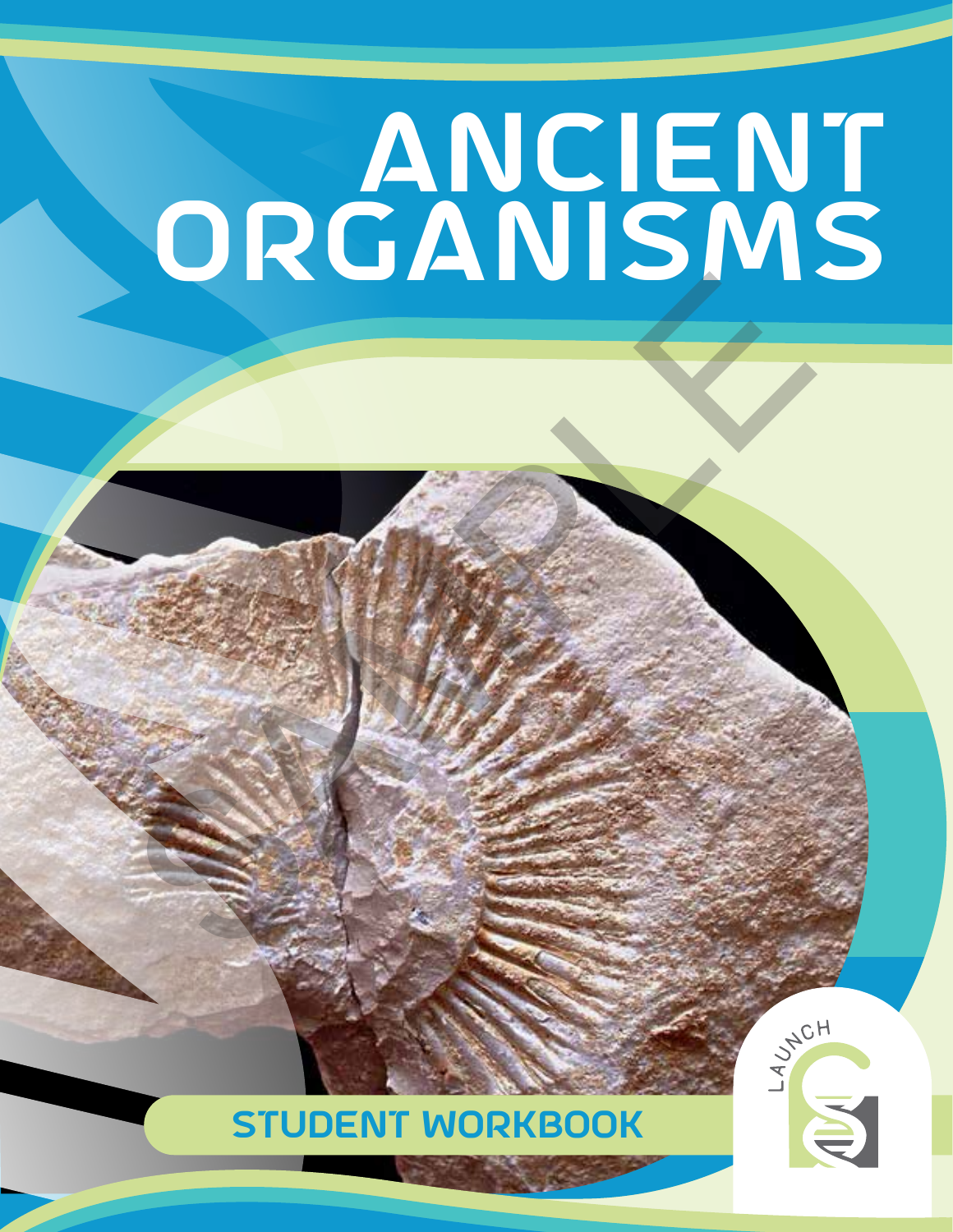**6**. Based on your study of the samples, develop at least two testable criteria for **defining or differentiating a fossil.** Criteria is the plural form of criterion. A **criterion** is a set of traits or characteristics that a sample is judged by.

> **7.** Write your criteria in the left column. Add rows to the chart below if you come up with more criteria and need more space.

> **8.** Using your criteria, test each object. Decide which are fossils and which are nonfossils. Put "Yes" in the boxes for a sample that meets the criterion for being a fossil and "No" for those that don't.

| fossils. Put "Yes" in the boxes for a sample that meets the criterion for being a fossil |              |                |                         |                         |                |                |
|------------------------------------------------------------------------------------------|--------------|----------------|-------------------------|-------------------------|----------------|----------------|
| and "No" for those that don't.                                                           |              |                |                         |                         |                |                |
|                                                                                          |              |                |                         |                         |                |                |
| 9. After completing the test of your two criteria, move on to the "Lick Test" and "Burn  |              |                |                         |                         |                |                |
|                                                                                          |              |                |                         |                         |                |                |
| Test."                                                                                   |              |                |                         |                         |                |                |
|                                                                                          | $\mathbf{1}$ | $\overline{2}$ | $\overline{\mathbf{3}}$ | $\overline{\mathbf{4}}$ | 5 <sup>1</sup> | $6\phantom{a}$ |
| Object:                                                                                  |              |                |                         |                         |                |                |
|                                                                                          |              |                |                         |                         |                |                |
| <b>Criteria 1:</b>                                                                       |              |                |                         |                         |                |                |
|                                                                                          |              |                |                         |                         |                |                |
|                                                                                          |              |                |                         |                         |                |                |
|                                                                                          |              |                |                         |                         |                |                |
|                                                                                          |              |                |                         |                         |                |                |
| <b>Criteria 2:</b>                                                                       |              |                |                         |                         |                |                |
|                                                                                          |              |                |                         |                         |                |                |
|                                                                                          |              |                |                         |                         |                |                |
|                                                                                          |              |                |                         |                         |                |                |
|                                                                                          |              |                |                         |                         |                |                |
|                                                                                          |              |                |                         |                         |                |                |
| "Lick Test"                                                                              |              |                |                         |                         |                |                |
|                                                                                          |              |                |                         |                         |                |                |
|                                                                                          |              |                |                         |                         |                |                |
|                                                                                          |              |                |                         |                         |                |                |
|                                                                                          |              |                |                         |                         |                |                |
|                                                                                          |              |                |                         |                         |                |                |
| "Burn Test"                                                                              |              |                |                         |                         |                |                |
|                                                                                          |              |                |                         |                         |                |                |
|                                                                                          |              |                |                         |                         |                |                |
|                                                                                          |              |                |                         |                         |                |                |
|                                                                                          |              |                |                         |                         |                |                |

## the lick test

**In these next steps you'll have the option of using your tongue or your finger to perform a test of one criterion above, called "The Lick Test". The samples, while not hazardous, may be dirty and they definitely won't taste very good. Instructions for both approaches are provided below.** 

3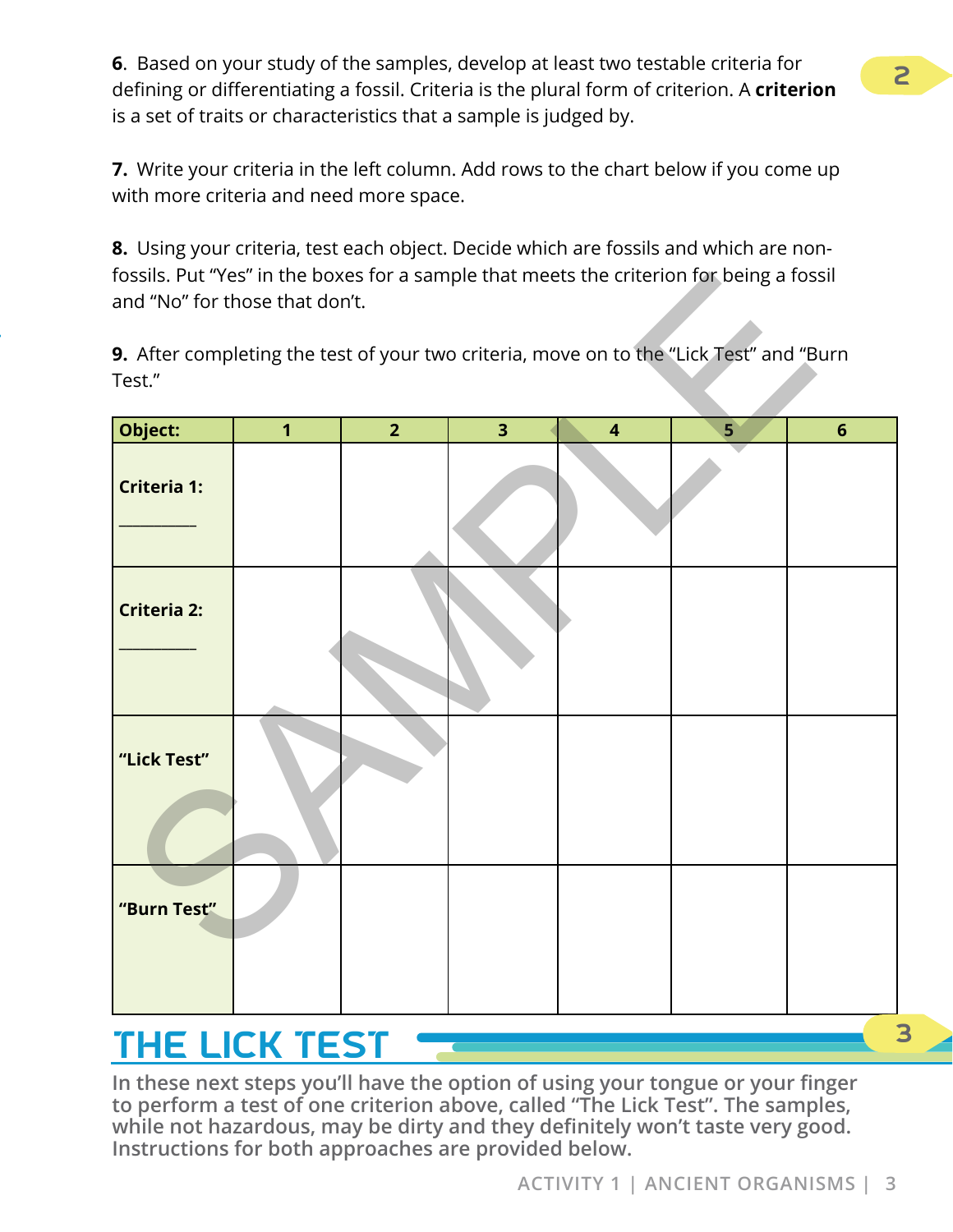Before permineralization, the soft tissues of an organism are either eaten by bacteria or animals, or decay within the sediment. During permineralization, the hard parts of an organism, such as the bones, remain and become buried by sediment over time. Water with mineralized crystals leeches on and into the bones and slowly encases them to form sedimentary rock.

The water works its way down into the bones of the ancient animal because of the porous structure of the tissues. Even as permineralization changes those tissues into rock, the porous structures still exist in true form fossils. Therefore, fossilized bone can still be spongy because the porous internal structures are remnants of the original tissues, like those found in animal bones today. If it were to rain or other moisture were to touch the fossil, the fossil will pull the water in through capillary action. Capillary action is a liquid's ability to flow into a small space regardless of gravity or other forces. This can make highly porous materials, like fossilized bone, stick to moist surfaces (like your tongue or wet finger).

An example of a fossil that has gone through permineralization is petrified wood. Through permineralization, the once-living tissues and structures of the wood are slowly replaced with crystalized minerals from water, like silica. As a result, when you find petrified wood it seems to be more like a rock than a tree. In the same way, as a tooth is fossilized, the organic structures in the tooth are slowly replaced with rock through permineralization. Now, consider this: Have you ever smelled organic material burning? Perhaps you've accidently burned some hairs on your arm or head. If you have, you know it has a distinct smell! The same thing would happen if you burned organic tissues in an animal tooth. But wait! A fossilized tooth has been mineralized, meaning all those organic tissues are gone and all that remails is mineral, or rock. That means if the object is a real fossil that has been mineralized, there should be no smell. Figure 11 and the and the specification of the state is the those found in animal bones to due to the forest to the forest of the forest of the state in through a simplifier and the state in the state in the state of the s

*Petrified wood*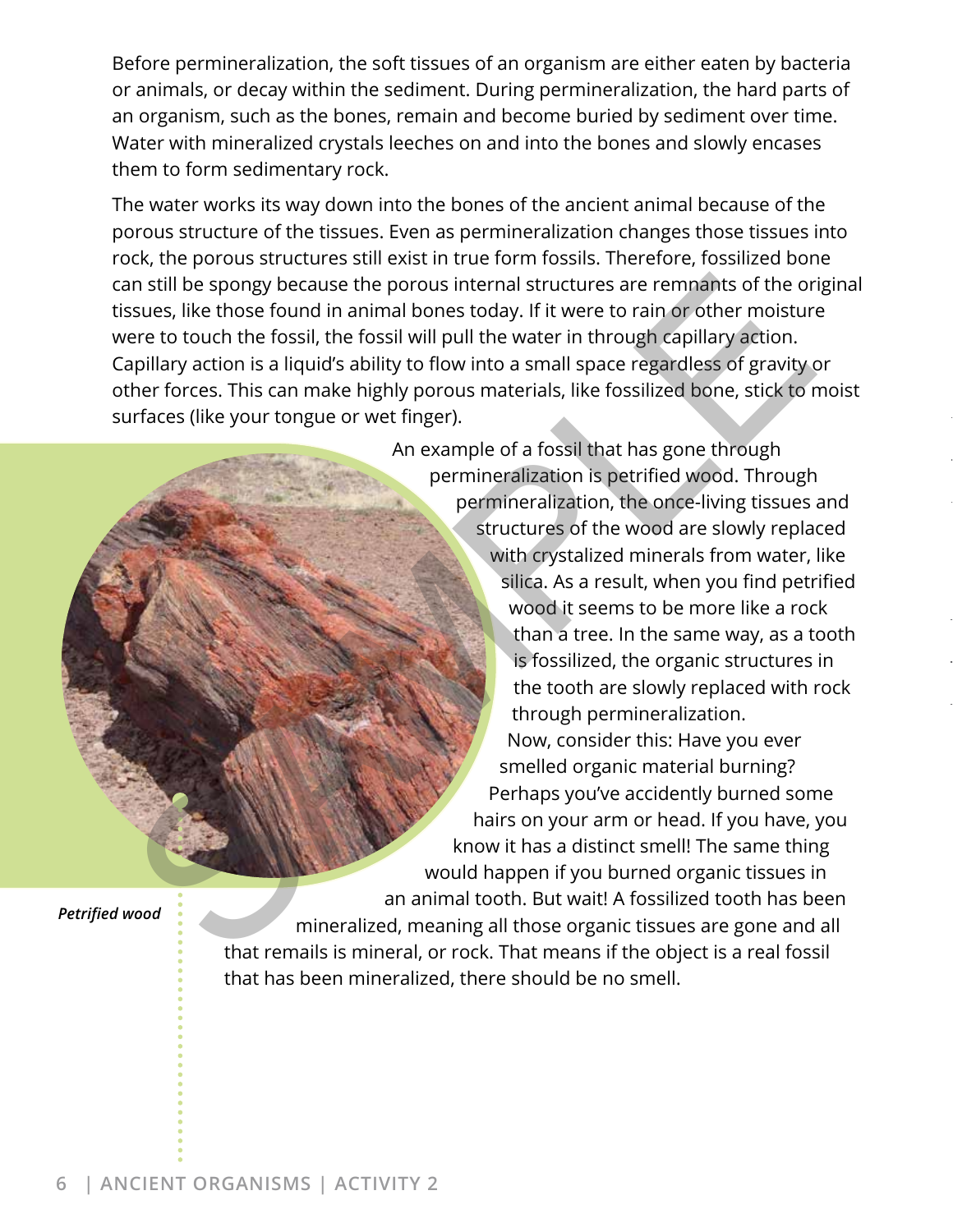## MISTAKES HAPPEN

It is important that we understand what fossils are and how they are made so that we identify them correctly. In the past and even today, scientists make mistakes when it comes to ancient life.

In the late 1800s, two paleontologists, O.C. Marsh and Edward Drinker Cope, were racing to publish more new dinosaur names than the other. In 1877, O.C. Marsh discovered a skeleton of an ancient organism he called *Apatosaurus*. However, the skeleton was missing a head. In order to complete the skeleton, Marsh used the head of a *Camarasaurus* to make a complete skeleton. While this was an intentional error, Marsh made a bigger mistake that is still confusing people today – the *Brontosaurus.*

In 1879, another skeleton was discovered and named by Marsh *Brontosaurus1* , however, in 1903 it was discovered that the *Brontosaurus* he discovered was actually a smaller *Apatosaurus1* . Marsh's mistakes caused misunderstandings about dinosaurs for over 100 years, with the idea that the "thunder lizard" called the *Brontosaurus* existed2. It's a debate that continues today, with new research suggesting Marsh might have been right after all (albeit possibly unintentionally). The discovered a skeleton of an ancient organism<br>called Apotosourus. However, the skeleton was<br>sing a head. In order to complete the skeleton was<br>sing a head. In order to complete the skeleton,<br>omplete skeleton. While this

*Complete Apatosaurus Skeleton*

Research another example of an error a scientist has made about ancient organisms. You can start with "Piltdown Chicken" or "scientist mistakes." Write a short summary (approximately 5 sentences) about it below including a description of the error and the reason it was made.